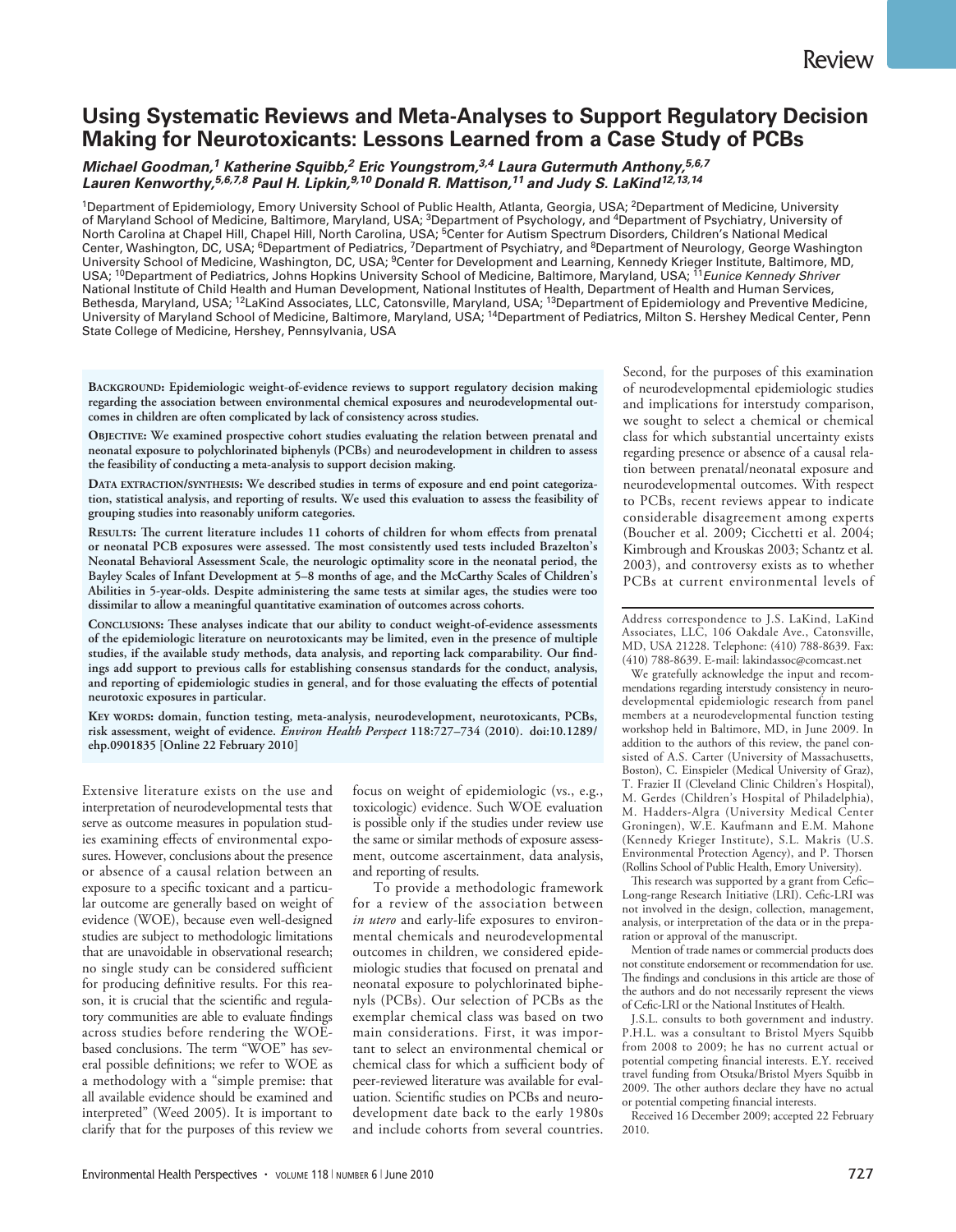exposure are in fact neurotoxicants (Winneke et al. 2003). Although others have provided reviews of the PCB neurodevelopment literature (Boucher et al. 2009; Kimbrough and Krouskas 2003), their value for WOE is weakened by differing and sometimes idiosyncratic matching of neurodevelopmental assessment instruments to putative neurodevelopmental domains and by a lack of formal assessment of consistency across studies addressing the same exposure–outcome associations for the same or similar study populations.

The purpose of this review is not to weigh in on the ongoing debate over neurodevelopmental effects of PCBs. Instead, we used studies of PCBs as a vehicle for evaluating the state of the science in population research aimed at investigating the relation between prenatal or neonatal exposures to environmental chemicals and performance on neurodevelopmental function tests. In this review, we present results from our assessment of the epidemiologic literature on the relation between PCBs and neurodevelopment regarding *a*) the consistency of study methods with respect to exposure assessment, outcome ascertainment, and data analysis; and *b*) the feasibility of conducting a quantitative WOE assessment of existing epidemiologic data (i.e., a meta-analysis). The goals are to develop a general framework for assessing the body of evidence in neurodevelopmental environmental epidemiology studies and to offer recommendations to guide future research such that results will be more amenable to WOE reviews in support of regulatory decision making.

# **Methods**

*Identification/selection of studies.* We used several electronic data sources [PubMed (http:// www.ncbi.nlm.nih.gov/pubmed), Cochrane Library (http://www.thecochranelibrary. com), EMBASE (http://www.embase.com/ home), PsycINFO (http://www.apa.org/pubs/ databases/psycinfo/index.aspx), and Web-of-Knowledge (http://apps.isiknowledge.com)] to conduct the initial literature search, with an end date of December 2009. Using keywords "polychlorinated," "biphenyls," "PCB," "PCBs," "children," "prenatal," "neurodevelopmental," and "neurobehavioral," as well as various combinations of these keywords, we selected relevant articles that investigated the neurodevelopmental effects of environmental PCB exposures in children (poisoning events were not considered). We reviewed secondary references of retrieved articles to identify publications not captured by the electronic search. We conducted additional literature searches to identify relevant reports and textbook chapters that were not published in the peer-reviewed literature.

The prospective longitudinal design provides the most informative data for examining outcomes associated with *in utero* and earlylife exposures (Amler et al. 2006; Wigle et al. 2008). For this reason, our search of the literature focused specifically on cohort studies that recruited participants either prenatally or soon after birth and linked various measures of pre- and postnatal PCB exposures to neurodevelopmental outcomes at different ages; at the time of this review, some of the studies had conducted only one neurodevelopmental evaluation.

*Literature review.* We retrieved and reviewed the publications identified via the literature search (~ 60 articles) and extracted information on each relevant study with respect to its methods of data collection, analysis and reporting. Extracted information was categorized according to the following characteristics: *a*) cohort description—year of enrollment, geographic location, and ages at which neurodevelopmental/neurobehavioral tests were administered; *b*) exposure categorization—whether information was based on maternal dietary questionnaires or measured (e.g., in breast milk, maternal serum, or cord blood) and units of measures [e.g., nanograms per gram, parts per billion, or toxic equivalents  $(TEQs)$ ;  $c$ ) tests used to define the end points of interest—neurologic [e.g., neurologic optimality scores (NOSs)], cognitive [e.g., Bayley Scales of Infant Development (BSID)], or other tests assessing specific domains of functioning; and *d*) analysis and reporting of result—linear regression coefficients with and without log transformation of variables, parametric or nonparametric comparisons of outcomes in two or more groups, or qualitative description of results.

This characterization of the cohort studies allowed us to search for reasonably homogeneous groups of articles that could then be included in a systematic analysis. Within each group, we assessed the feasibility of a metaanalysis of the published data. It is a common practice that a minimum data set needed for the systematic analysis should include at least three similar studies, in which measures of effect and corresponding measures of variance for the same exposure–outcome association within the same age group either were reported by the study authors or could be calculated using the data from the original articles (Treadwell et al. 2006).

#### **Results**

**Overview of PCB cohort studies.** The current published literature includes 11 cohort studies of children for whom pre- or neonatal PCB exposures were measured (as maternal blood levels during pregnancy, cord blood, breast milk concentrations, or combinations of these) or estimated. These studies represent a wide range of populations (in terms of geography and year of enrollment) recruited either at birth or prenatally, some of which were followed for several years (up to 11 years for one cohort). Geographically, five of the cohorts were recruited in the United States and Canada, five in Europe, and one in Japan. The neurodevelopmental outcomes at various ages were described in at least 40 different articles with publication dates spanning a 26-year interval from 1984 through 2009. Figure 1 summarizes tests administered in each cohort study at different ages through the seventh year of life. [Figure 1 also includes a twelfth cohort—the Pregnancy, Infection, and Nutrition Babies Study (Pan et al. 2009)—that has reported results for only one neurodevelopmental function testing period to date and used function tests that differed from those used for the other cohort studies. This cohort is not discussed further.] Most (9 of 11) cohorts were evaluated for neurologic and behavioral function or cognitive ability during the first year of life. After the first year of age, the frequency of testing decreased. Importantly, although not shown in Figure 1, after 8 years of age the available neurodevelopmental data become even more sparse.

*Feasibility of quantitative analysis.* Our review of each cohort summarized in Figure 1 showed that the opportunities for a WOE review and/or meta-analysis of studies that used the same tests among children of the same or similar age appear to be most promising in the first and the fifth years of life. As noted in "Methods," our goal was to identify reasonably homogeneous groups of at least three studies. Studies were considered eligible for a meta-analysis if *a*) similar tests were administered at similar ages, *b*) exposure was measured and reported in comparable ways, *c*) results represented comparable measures of effect, and *d*) for the purposes of weighting in a meta-analysis, measures of effect were accompanied by corresponding measures of variance.

The earliest opportunity to assess consistency of findings across studies in terms of participants' age was presented in the neonatal period (i.e., within 28 days postpartum). Studies conducted in the United States and in Europe used different types of testing to examine neurobehavioral function in newborns. As shown in Table 1, the three U.S. studies included the Michigan cohort (Jacobson et al. 1984), the Oswego cohort (Lonky et al. 1996; Stewart et al. 2000), and the North Carolina cohort (Rogan et al. 1986). All of the U.S. studies administered Brazelton's Neonatal Behavioral Assessment Scale (NBAS), which was divided into seven clusters. Six of those clusters—response decrement, orientation, tonicity, range of state, regulation of state, and autonomic maturity—are considered behavioral. One cluster—reflex—is aimed at evaluating neurologic function.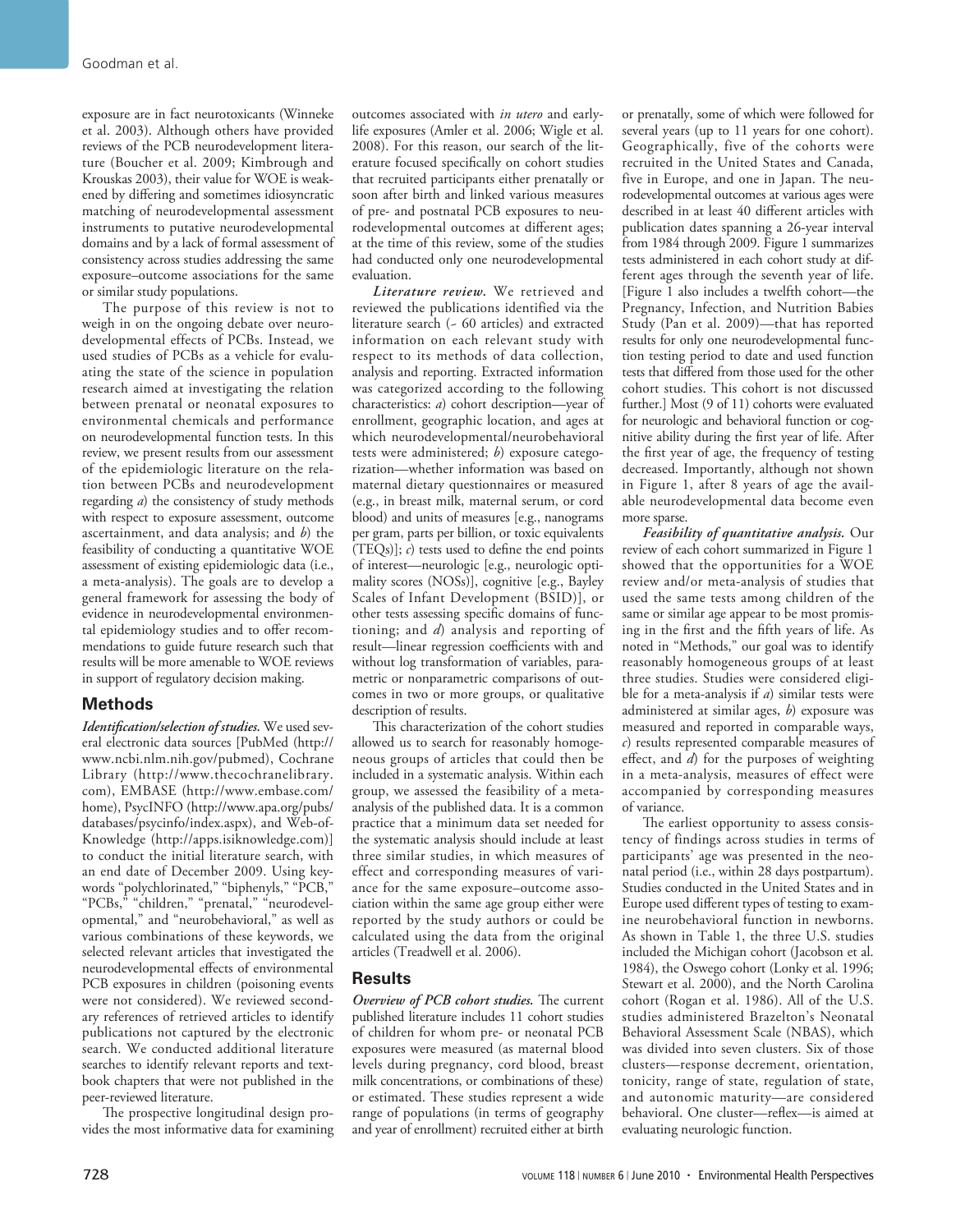The Michigan and Oswego cohorts were given the NBAS test within the first 3 days of life. Both studies carried out multivariate analyses to link fish consumption (as a surrogate for exposure to PCBs) to NBAS score; however, the outcome definitions for the two cohorts differed from each other. Specifically, the Michigan study (Jacobson et al. 1984) used a single NBAS result obtained on the third day of life, whereas the Oswego study (Lonky et al. 1996) defined the outcome as the difference between two assessments conducted in the second and the first day after birth. Further, the multivariate analyses in the two studies [linear regression for the Michigan study and multivariate analysis of covariance (MANCOVA) for the Oswego study] produced results that could not be compared and/or combined quantitatively. A second publication based on the Oswego cohort (Stewart et al. 2000) examined the association between NBAS and cord blood PCBs in addition to fish consumption, which was already assessed by Lonky et al.  $(1996)$ . The exposure was assessed using four metrics (total PCBs, lightly chlorinated PCBs, moderately chlorinated PCBs, and highly chlorinated PCBs), and the outcomes in this study were assessed separately at each time interval (1 day and 2 days of life) both as the NBAS score for each cluster and as an overall proportion of poor scores. The data were analyzed using a test for trend statistic; however, the quantitative results were reported only for the second day of life assessment and only for highly chlorinated PCBs.

The third study (the North Carolina cohort) that administered NBAS did so between the first and third week of life (Rogan et al. 1986). The analytic approach (linear regression) used in the North Carolina study was similar to that of the Michigan study (Jacobson et al. 1984), but the exposure measures differed (PCBs measured in breast milk were compared with estimates of PCB exposure based on fish consumption information or cord blood levels). In addition, the results were presented in terms of *p*-values without reporting the regression coefficients. Thus, despite the consistent use of NBAS in the first week of life by these three cohorts, differences in methods for estimating exposures and in reporting of outcomes preclude conducting a quantitative systematic review across the cohorts. It is worth noting that even if the statistical method had been consistent across studies, the differences in choice of covariates would still have rendered it very difficult to synthesize the effect sizes across studies (Lipsey 2001).

The three European studies of neonatal outcomes (Table 2) were conducted in Duisburg, Germany (Wilhelm et al. 2008), the Netherlands (Huisman et al. 1995a), and the Faroe Islands (Steuerwald et al. 2000). All three studies used the NOS, a combined measure that consists of 60 components with an optimal range of results predefined for each item, with the final score calculated as the total number of optimal items (Touwen et al. 1980).

All three of these studies conducted the NOS assessment between 1 and 3 weeks of life and in that respect are comparable to the North Carolina cohort. Two of the three European studies—the Duisburg (Wilhelm et al. 2008) and Faroe Islands (Steuerwald et al. 2000) cohorts—performed linear regression analyses to examine the relation of NOS scores at 2 weeks of life to PCB levels in both milk and maternal blood samples; however, quantitative results are given only for



**Figure 1.** Summary of tests used in the PCB cohorts by age (for children up to 7 years of age at follow-up). Collaborative Perinatal Project, USA (Daniels et al. 2003); Michigan, USA (Jacobson et al. 1984); North Carolina, USA (Rogan et al. 1986); Pregnancy, Infection, and Nutrition Babies Study, USA, (Pan et al. 2009); Oswego, USA (Lonky et al. 1996); Nunavik, Canada (Després et al. 2005); Dusseldorf, Germany (Winneke et al. 1998); Duisburg, Germany (Wilhelm et al. 2008); Faroe Islands 1 (Grandjean et al. 2001); Faroe Islands 2 (Steuerwald et al. 2000); Groningen/Rotterdam, the Netherlands (Huisman et al. 1995a); Hokkaido, Japan (Nakajima et al. 2006). Additional testing was conducted with the Oswego cohort at 8 and 9 years of age, the Netherlands cohort at 9 years of age, and the Michigan cohort at 11 years of age.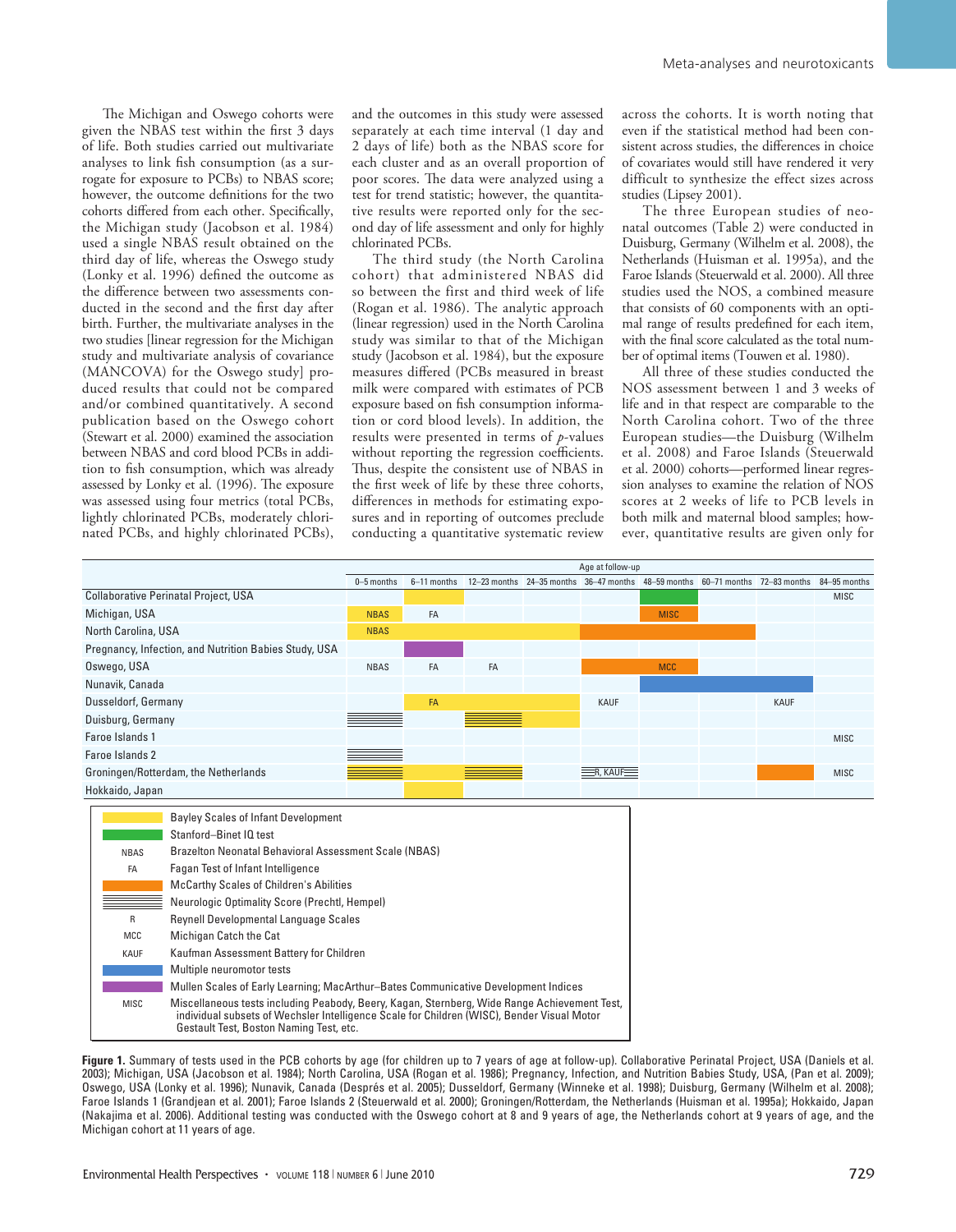the Duisburg cohort (Wilhelm et al. 2008). In addition, different analytes were selected for exposure assessment in these two studies. Wilhelm et al. (2008) examined PCBs together with polychlorinated dibenzo-*p*dioxins and dibenzofurans (PCDD/Fs), whereas Steuerwald et al. (2000) expressed exposure as  $\Sigma$ PCB (the sum of PCB congeners). the Netherlands cohort (Huisman et al.

 $A = 1$ 

1995a) dichotomized the NOS using the median PCB concentration in the study population as the cutoff. For the resulting binary outcome in the logistic regression analyses, the independent variable of interest was the  $log$ -transformed  $\Sigma$ PCB and various  $\Sigma$ PCB subsets (e.g., planar versus nonplanar). Again, despite the availability of three studies using the same neurodevelopmental test, differences

in methods for estimating exposures and in reporting of outcomes preclude conducting a quantitative systematic review.

Six cohort studies used the same test— BSID—to assess the cognitive function of their participants between 5 and 8 months of age and thus could provide comparable data (Table 3). Three of these studies were conducted in the United States. The

Table 1. U.S. studies of neurologic and behavioral function among newborns using the Brazelton NBAS<sup>a</sup> in relation to measures of prenatal/early-life PCB exposure.

| Reference, cohort                                           | Αγε αι ιεδι<br>administration | Exposure measure                                                                                                                                                                           | Tests measuring association                                                                                                                                                                                                                                                                                                                                                                                                                            | Results                                                                                                                                                                                                                                                                                                                                                                                                                                                                                                                                                                                                                 |
|-------------------------------------------------------------|-------------------------------|--------------------------------------------------------------------------------------------------------------------------------------------------------------------------------------------|--------------------------------------------------------------------------------------------------------------------------------------------------------------------------------------------------------------------------------------------------------------------------------------------------------------------------------------------------------------------------------------------------------------------------------------------------------|-------------------------------------------------------------------------------------------------------------------------------------------------------------------------------------------------------------------------------------------------------------------------------------------------------------------------------------------------------------------------------------------------------------------------------------------------------------------------------------------------------------------------------------------------------------------------------------------------------------------------|
| Jacobson et al. 1984.<br>Michigan, USA                      | 3 days                        | Fish consumption as<br>surrogate for PCB<br>exposure<br>Cord serum PCBs<br>(congeners not<br>specified)                                                                                    | Chi-square test where outcome is<br>dichotomized as normal vs. worrisome<br>and exposure is defined as none vs. high<br>Partial correlations adjusted (one at a time)<br>for birth weight, head circumference,<br>gestational age, and BEFM<br>Multiple linear regression, adjusted<br>for birth weight, head circumference,<br>gestational age<br>Linear F-test adjusted for birth weight,<br>head circumference, gestational age, and<br><b>BEFM</b> | Chi-square test with level of significance (e.g., $< 0.1$ , $< 0.05$ )<br>Partial correlations (with level of significance, but without<br>variance) reported for lability of states (a subset of RaS),<br>RaS, AM, and R; other clusters not reported<br>Regression coefficients (with level of significance, but<br>without variance) reported for lability of states, AM and<br>R; other clusters not reported<br>For cord blood, text indicates no significant association                                                                                                                                          |
| Rogan et al. 1986,<br>North Carolina,<br><b>USA</b>         | $1-3$ weeks                   | PCB in breast milk<br>fat (congeners not<br>specified)                                                                                                                                     | Multiple linear regression, adjusted<br>(simultaneously) for maternal age,<br>education, occupation, smoking, drinking,<br>fish intake, and anesthesia; infant's race,<br>sex, birth weight, jaundice, age of testing,<br>interval between testing and feeding                                                                                                                                                                                         | Results reported as significant for T and R (regression<br>coefficients not reported); results for other clusters not<br>reported, but text notes significant associations were<br>found only for T and R and that for RD p-value was 0.07                                                                                                                                                                                                                                                                                                                                                                              |
| Lonky et al. 1996,<br>Oswego, New York,<br>USA <sup>b</sup> | 1 day and 2 days              | Fish consumption as<br>surrogate for PCB<br>exposure                                                                                                                                       | MANCOVA with principal components<br>analysis; outcome: the difference between<br>two assessments; exposure: three fish<br>consumption groups (high, low, and none)                                                                                                                                                                                                                                                                                    | F-values with levels of significance (Bonferroni adjusted)<br>reported for six clusters, all except RD; direction/<br>magnitude of difference reported for R, AM, and RD across<br>three levels of fish consumption (but without variance)                                                                                                                                                                                                                                                                                                                                                                              |
| Stewart et al. 2000,<br>Oswego, New York,<br><b>USA</b>     | 1 day and 2 days              | $\Sigma$ PCB (69 congeners)<br>in cord blood; lightly,<br>moderately, and<br>highly chlorinated<br>PCB congeners in<br>cord blood; fish<br>consumption as<br>surrogate for PCB<br>exposure | Linear F-test for each age (1 day and<br>2 days) analyzed separately across four<br>categories of highly chlorinated PCBs<br>(nondetectable, low, medium, and high)<br>adjusted for unspecified covariates and<br>three fish consumption groups (high, low,<br>and none); linear F-test across exposure<br>categories where outcome is defined as<br>percentage of poor NBAS scores                                                                    | Results for total $\Sigma$ PCB and lightly and moderately<br>chlorinated PCBs not reported; results for highly chlorinated<br>PCBs at 1 day noted as showing no differences; results<br>for highly chlorinated PCB at 2 days given as linear term<br>( <i>F</i> -statistic) for R, AM, and RD with either <i>p</i> -values or<br>levels of significance; results for percentage of poor NBAS<br>scores given as F-test and a p-value for highly chlorinated<br>cord blood PCB and fish consumption; text indicates that<br>lightly and moderately chlorinated PCB were not related to<br>percentage of poor NBAS scores |

BEFM, Ballard Examination for Fetal Maturity.

**<sup>a</sup>**Brazelton NBAS clusters: response decrement (RD), orientation, tonicity (T), range of state (RaS), regulation of state (ReS), autonomic maturity (AM), and reflex (R). **b**NBAS seven clusters administered twice: at 12–25 and 25–48 hr of life.

|               |  | Table 2. European studies that examined neurologic and behavioral function among newborns using the NOS in relation to measures of prenatal or early-life |
|---------------|--|-----------------------------------------------------------------------------------------------------------------------------------------------------------|
| PCB exposure. |  |                                                                                                                                                           |

| Reference, cohort                         | Age at test<br>administration | Exposure measure                                                                                                                                                                                                 | Tests measuring association                                                                                                                                                                                                               | Results                                                                                                                                                    |
|-------------------------------------------|-------------------------------|------------------------------------------------------------------------------------------------------------------------------------------------------------------------------------------------------------------|-------------------------------------------------------------------------------------------------------------------------------------------------------------------------------------------------------------------------------------------|------------------------------------------------------------------------------------------------------------------------------------------------------------|
| Huisman et al. 1995a,<br>the Netherlands  | $10 - 21$ days                | Individual, $\Sigma$ , and TEQs: planar PCBs<br>(3 congeners) and nonplanar PCBs (up to<br>23 congeners) in breast milk fat; individual<br>and $\Sigma$ PCBs (4 congeners) in maternal<br>plasma and cord plasma | Logistic regression with outcome<br>dichotomized as optimal vs. nonoptimal<br>and results expressed as odds ratios for<br>doubling of exposure adjusted for maternal<br>age, study center, alcohol use                                    | Reported as odds ratios and<br>corresponding 95% confidence<br>intervals                                                                                   |
| Steuerwald et al. 2000.<br>Faroe Islands  | 2 weeks                       | $\Sigma$ PCBs (three congeners) in breast milk,<br>lipid-adjusted $\Sigma$ PCBs (3 congeners) in<br>maternal serum                                                                                               | Linear regression where exposure and<br>outcome were expressed as continuous<br>variables controlling for Hg and other (not<br>specified) covariates                                                                                      | Text indicates weak positive<br>association; regression results<br>not reported; Spearman's<br>correlation coefficients reported<br>(but without variance) |
| Wilhelm et al. 2008,<br>Duisburg, Germany | 2 weeks                       | PCDD/F + PCB TEQs (congeners not<br>specified) in maternal blood and breast<br>milk lipid                                                                                                                        | Linear regression presented as MD, where<br>$MD - 1 = \beta$ for doubling of exposure<br>adjusted for maternal age, gestational<br>age, birth weight, alcohol intake, age of<br>examination, maternal Pb and Hq exposure,<br>and examiner | Reported as linear regression<br>coefficients and corresponding<br>95% confidence intervals                                                                |

Abbreviations: Hg, mercury; MD, mean differences; Pb, lead.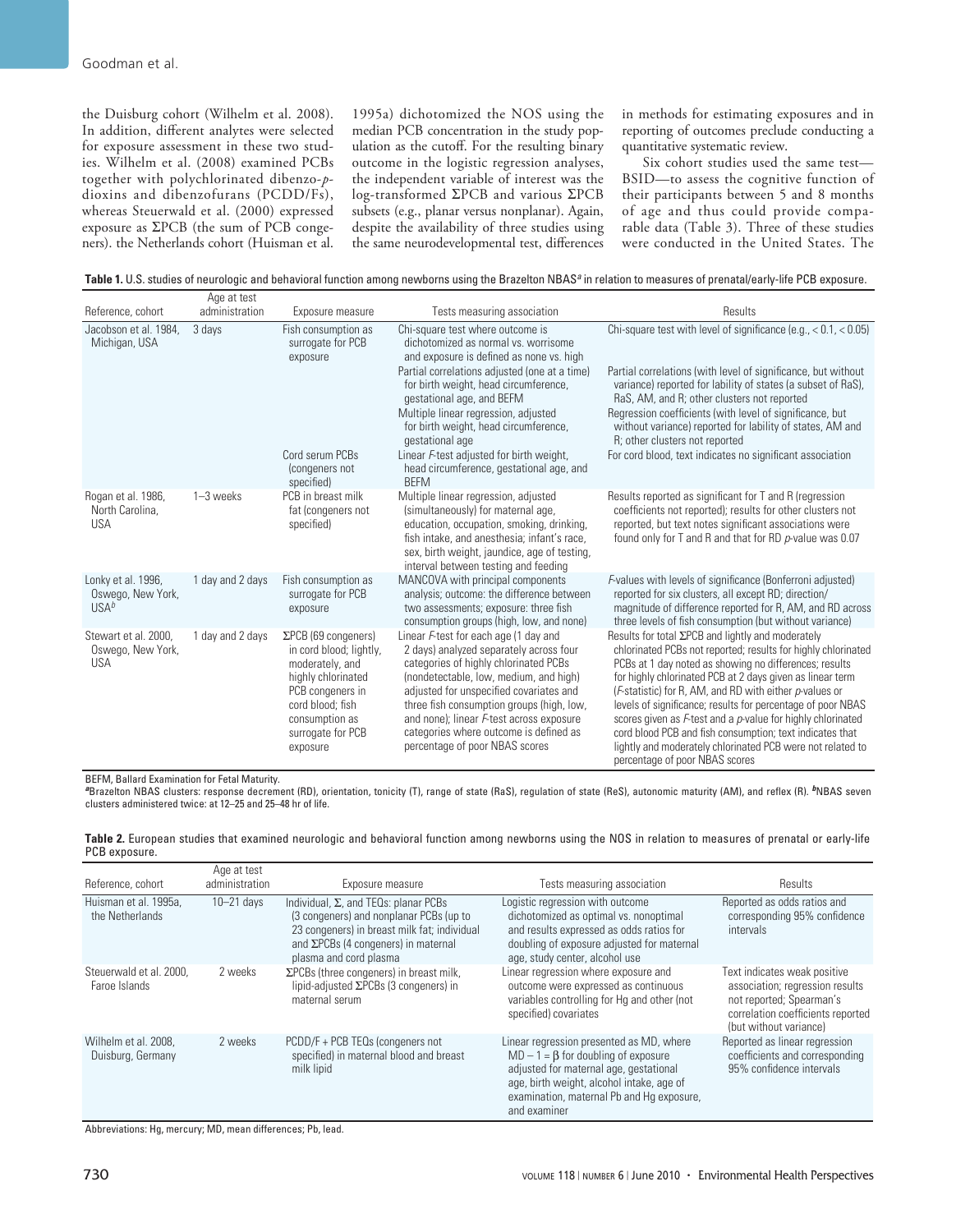Michigan and the North Carolina cohort studies (Gladen et al. 1988; Jacobson et al. 1986) have been discussed previously in the context of neonatal assessment. The third U.S. study (Daniels et al. 2003) represents a multicenter effort—called the Collaborative Perinatal Project—that recruited participants from several sites (Baltimore, MD; Boston, MA; Buffalo, NY; Memphis, TN; Minneapolis, MN; New Orleans, LA; New York, NY; Philadelphia, PA; Portland, OR; Providence, RI; Richmond, VA). Among the three European studies shown in Table 3, two were carried out using the same cohort in Dusseldorf, Germany (Walkowiak et al. 2001; Winneke et al. 1998), and one was conducted using a subset of the previously discussed cohort of children from the Netherlands (Koopman-Esseboom et al. 1996). One additional study in this category was performed with a cohort of children from Sapporo, Japan (the Hokkaido Study on Environment and Children's Health) (Nakajima et al. 2006).

The versions of the BSID assessment used in these studies included two main scores: the Mental Development Index (MDI) and the Psychomotor Development Index (PDI). As shown in Table 3, all studies evaluating the relation between BSID in the first year of life and PCB exposure used linear regression to estimate the effect. However, the reporting and interpretation of the linear regression coefficients differed across the studies. Although we identified four studies that examined the relationship between MDI and PCB concentrations in maternal or cord blood, the results in these studies represented different measures of effect. In two of the four studies, the regression coefficients represented change in MDI per unit of PCB increase (micrograms per liter or nanograms per gram) (Daniels et al. 2003; Winneke et al. 1998); in two other studies (Koopman-Esseboom et al. 1996; Nakajima et al. 2006), the corresponding coefficients represented change in MDI per natural logarithm of exposure. Similarly, among the three studies that reported the association between MDI and PCBs in breast milk, only two (Gladen et al. 1988; Winneke et al. 1998) reported their findings as comparable regression coefficients per 1 ppm or 1 ng/g of exposure; the third study (Jacobson et al. 1986) simply noted a lack of association. Another publication that evaluated the relation between breast milk PCB levels and MDI (Walkowiak et al. 2001) used the same German cohort data as used by Winneke et al. (1998) but reported linear regression coefficients per logarithm base 2 of exposure. The results of studies for PDI at 5–8 months of life provided even less comparable information. Among the seven publications (based on six different cohort studies), only five calculated and reported regression coefficients, and only four of those studies were based on independent data. As was the case with MDI, it was not possible to identify three independent studies that could be combined in a metaanalysis because of the variability of exposure

**Table 3.** Studies using MDI and PDI (BSID) at 5–8 months of age in relation to measures of prenatal or early-life PCB exposure.

| Reference, cohort                                                      | Age at test<br>administration | Exposure measure                                                                                                                                                                                         | Tests measuring association                                                                                                                                                                                                                                                                                                          | Results                                                                                                                                                                                                                                                         |
|------------------------------------------------------------------------|-------------------------------|----------------------------------------------------------------------------------------------------------------------------------------------------------------------------------------------------------|--------------------------------------------------------------------------------------------------------------------------------------------------------------------------------------------------------------------------------------------------------------------------------------------------------------------------------------|-----------------------------------------------------------------------------------------------------------------------------------------------------------------------------------------------------------------------------------------------------------------|
| Jacobson et al. 1986.<br>Michigan, USA                                 | 5 months                      | Fish consumption as surrogate for<br>PCB exposure; cord blood PCBs<br>(congeners not specified); breast<br>milk PCBs (congeners not specified)                                                           | Linear regression and ANCOVA; details not<br>reported                                                                                                                                                                                                                                                                                | Text indicates that no measures of<br>exposure were related to MDI or PDI;<br>quantitative results not provided                                                                                                                                                 |
| Gladen et al. 1988.<br>North Carolina, USA                             | 6 months                      | PCB in breast milk fat (congeners not<br>specified) at birth used as measure<br>of transplacental exposure;<br>estimated cumulative exposure to<br>PCB in breast milk (from birth to the<br>age of test) | Multiple linear regression per 1 ppm,<br>adjusted for maternal age, race,<br>education, occupation, smoking, drinking,<br>infant's sex, gestational age, birth weight,<br>head circumference, jaundice, duration of<br>breast-feeding, number of older siblings,<br>abnormal reflexes on NBAS age of<br>testing, and center/examiner | Both MDI and PDI results reported<br>as regression coefficients, standard<br>errors, and two-sided p-values                                                                                                                                                     |
| Koopman-Esseboom<br>et al. 1996, the<br>Netherlands                    | 7 months                      | Prenatal exposure: ΣΡCBs (24<br>congeners) in maternal blood drawn<br>in the last month of pregnancy;<br>postnatal exposure: ΣPCBs (4<br>congeners and 24 congeners) in<br>breast milk                   | Multiple linear regression expressed per<br>In(ng/g) adjusted for gestational age,<br>parity, HOME score, and duration of<br>breast-feeding                                                                                                                                                                                          | Result for MDI reported as regression<br>coefficients, standard errors, and<br>two-sided p-values; results for PDI not<br>reported                                                                                                                              |
| Winneke et al. 1998, <sup>a</sup><br>Dusseldorf, Germany               | 7 months                      | ΣPCBs (three congeners) in cord<br>blood and breast milk                                                                                                                                                 | Multiple linear regression expressed<br>per ng/g adjusted for maternal age,<br>education, vocabulary, smoking and<br>drinking, duration of breast-feeding, birth<br>weight, HOME score, Apgar score, cord<br>blood lead level, and neonatal illness                                                                                  | Both MDI and PDI results for both cord<br>blood and breast milk PCB levels<br>reported as regression coefficients,<br>standard errors, and one-sided<br>p-values                                                                                                |
| Walkowiak et al. 2001, <sup>a</sup><br>Dusseldorf, Germany             | 7 months                      | $\Sigma$ PCBs (three congeners) in breast<br>milk and cord serum                                                                                                                                         | Multiple linear regression per log <sub>2</sub> (ng/g)<br>adjusted for parity, smoking, and body<br>mass index                                                                                                                                                                                                                       | For breast milk PCBs, both MDI and<br>PDI results reported as regression<br>coefficients, standard errors, and one-<br>sided p-values; for cord blood PCBs,<br>text indicates that associations were<br>small or positive; quantitative results<br>not provided |
| Daniels et al. 2003,<br><b>Collaborative Perinatal</b><br>Project, USA | 8 months                      | ΣPCBs (11 congeners) in maternal<br>blood drawn in the third trimester                                                                                                                                   | Multiple linear regression per µg/L<br>adjusted for research center, maternal<br>education, triglycerides, cholesterol, and<br>birth order of the child                                                                                                                                                                              | Both MDI and PDI results reported<br>as regression coefficients, standard<br>errors, and two-sided p-values                                                                                                                                                     |
| Nakajima et al. 2006,<br>Hokkaido, Japan                               | 6 months                      | $\Sigma$ PCBs (total 14 congeners and by<br>different categories of congeners)<br>and TEQs in maternal blood drawn<br>in the third trimester of pregnancy<br>or after delivery                           | Multiple linear regression per ln(ng/g) or<br>per TEQ adjusted for gestational age,<br>smoking and caffeine intake during<br>pregnancy, and blood-sampling time                                                                                                                                                                      | Both MDI and PDI results reported as<br>regression coefficients and two-sided<br>$p$ -values                                                                                                                                                                    |

HOME, Home Observation for Measurement of the Environment.

**<sup>a</sup>**Two studies based on the same cohort; Winneke et al. (1998) reported BSID results at 7 months of age only, whereas Walkowiak et al. (2001) evaluated the same subjects again at 18 and 30 months of age and reported results at all three ages.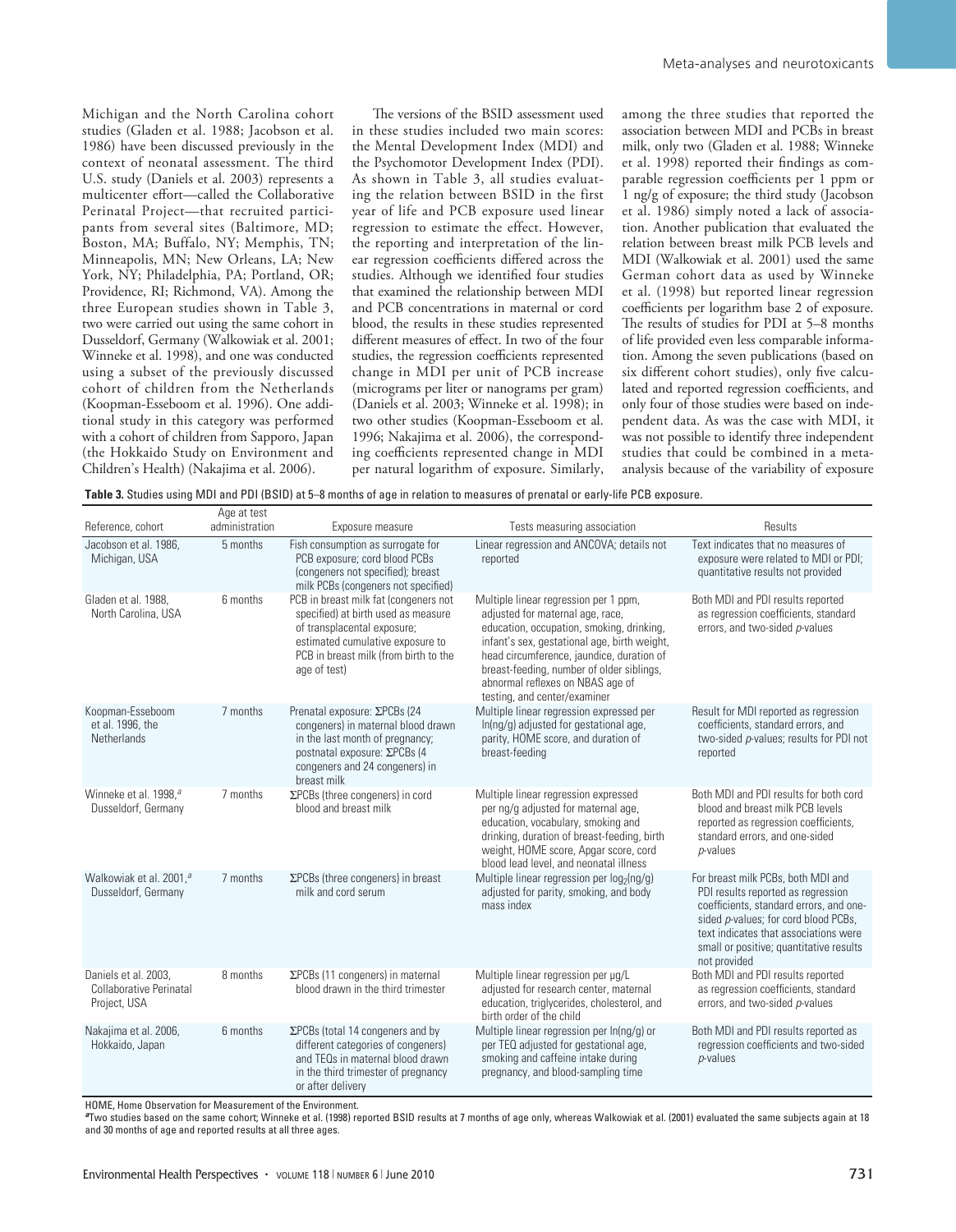characterization and/or methods of expressing study results. Overall, even with the use of the Bayley Scales across several cohorts at similar times in life, a quantitative systematic review across cohorts was not possible.

Three cohort studies (Michigan, Oswego, and Dusseldorf) evaluated their participants at 6–7 months of age using the Fagan Test of Infant Intelligence. Although all three studies measured PCB cord blood concentrations (among other metrics), the specific congeners were different. Moreover, the association between exposure and outcome was assessed using different statistical methods: multiple linear regression that used PCB levels as a continuous variable in two studies (Jacobson et al. 1985 and Winneke et al. 1998) and an *F*-test for trend that used a four-level cord blood PCB categorization in the third study (Darvill et al. 2000). All three analyses appear to have controlled for different sets of confounders. Thus, the studies that administered the Fagan test were as heterogeneous as the studies that used BSID at roughly the same age.

The only remaining opportunity to assess the feasibility of conducting a meta-analysis was in a group of studies assessing cognitive function during the fifth year of life. As shown in Figure 1, three cohort studies in the United States (Michigan, Oswego, and North Carolina) evaluated the cognitive function of their participants between the fourth and the fifth birthdays using McCarthy Scales of Children's Abilities and were considered as candidates for inclusion in a meta-analysis (Gladen and Rogan 1991; Jacobson et al. 1990; Stewart et al. 2003). All three of these studies reported the results for the General Cognitive Index (GCI) of the McCarthy Scales. Only one of these studies also presented the results separately for the Verbal, Quantitative, Perceptual– Performance Memory, and Motor Scales (Jacobson et al. 1990).

Table 4 summarizes results for the three studies evaluating the association between

perinatal PCB exposure and GCI. It is evident that despite testing the same hypothesis, the differences across the three studies were too pronounced to allow meaningful conclusions about the presence or absence of consistency in findings. Specifically, although the Michigan study (Jacobson et al. 1990) conducted linear regression analyses for cord blood and breast milk PCB exposures, only cord blood results were provided in their publication. The North Carolina study (Gladen and Rogan 1991) used breast milk concentrations to estimate exposure, but the data were analyzed using ANCOVA procedures, and the quantitative results were not reported. The Oswego cohort study (Stewart et al. 2003) was similar to the Michigan study in that they both estimated exposure based on PCB concentration in cord blood. However, unlike the Michigan study, the Oswego findings were presented not as regression coefficients but as linear *F*-test results, which divided exposure into four ordinal categories. As with our other attempts at a systematic review across cohorts, there was insufficient consistency with exposure measures and outcome reporting to conduct such a review.

#### **Discussion**

Despite the relatively large body of literature on potential associations between early-life exposure to PCBs and adverse neurodevelopmental effects, controversy still exists over whether PCBs are in fact neurotoxicants, and to date, the U.S. Environmental Protection Agency has not established regulatory guidance values for PCBs based on neurotoxicity. Such regulatory decision making generally relies on a WOE assessment of studies, which in turn requires comparability across studies. Unfortunately, our examination of the PCB neurodevelopmental epidemiology literature found a lack of interstudy consistency. Even for age intervals examined by several research groups, presumably testing the same

hypothesis, a meta-analysis of PCB studies is not possible at this time. Moreover, the frequency of evaluations decreased substantially and the data became increasingly sparse as the cohorts became older. This likely presents a missed research opportunity because testing in older children may be more reliable, and perhaps more informative with respect to the long-term prognosis (Sattler 2008).

As noted above, it is not the purpose of this review to weigh in on the ongoing debate over neurodevelopmental effects of PCBs, but rather to use the PCB neurodevelopmental epidemiology literature as the basis for describing generalizable issues related to interstudy consistency. Replication of findings, often referred to as "repeating a study," is a crucial aspect of the scientific method. Ability to repeat or reproduce a result leads to generalizable inferences, rather than merely to isolated and uncertain findings (Lindsay and Ehrenberg 1993). In the field of medical research, there is consensus that replication (or other substantiation) of clinical trials is a requirement for approval of drugs and medical devices (Berlin and Colditz 1999). Unlike testing of drugs and devices, most data generated by environmental research involving human subjects are observational in nature, and thus the conditions within a study are far less controlled. As noted in a recent review (Bellinger 2009), researchers conducting observational studies have great latitude in how exposure and outcome are measured and expressed, which methods for examining associations are employed, and which analyses among the myriad typically conducted are reported. In this regard, the epidemiologic studies that rely on neurodevelopmental function test results as the end points of interest may be particularly affected by variability of study methods and reporting. This is attributable to the large number of available test batteries, each of which can offer different combinations of subtests (Youngstrom et al.

**Table 4.** Studies using the GCI of the McCarthy Scales of Children's Abilities in the fifth year of age in relation to measures of prenatal or early-life PCB exposure.

| Reference, cohort                             | Age at test<br>administration | Exposure measure                                                                                                                                                                                              | Tests measuring association                                                                                                                                                                                                                                                     | Results                                                                                                                                                                                                                                                                     |
|-----------------------------------------------|-------------------------------|---------------------------------------------------------------------------------------------------------------------------------------------------------------------------------------------------------------|---------------------------------------------------------------------------------------------------------------------------------------------------------------------------------------------------------------------------------------------------------------------------------|-----------------------------------------------------------------------------------------------------------------------------------------------------------------------------------------------------------------------------------------------------------------------------|
| Jacobson et al. 1990.<br>Michigan, USA        | 4 years                       | Cord blood PCBs (congeners not<br>specified)                                                                                                                                                                  | Multiple linear regression per log, (ng/mL)<br>+1 adjusted for maternal age, gravidity,<br>and examiner <sup>a</sup>                                                                                                                                                            | PCB result reported as a regression<br>coefficient with a two-sided p-value                                                                                                                                                                                                 |
|                                               |                               | Breast milk PCBs (congeners<br>not specified)                                                                                                                                                                 | Details of linear regression modeling for<br>breast milk exposure not reported                                                                                                                                                                                                  | PCB regression; results not provided                                                                                                                                                                                                                                        |
| Gladen and Rogan 1991,<br>North Carolina, USA | 4-5 years                     | PCB (congeners not specified) in<br>breast milk fat at birth used as<br>a measure of transplacental<br>exposure; estimated<br>cumulative exposure to PCB in<br>breast milk (from birth to the<br>age of test) | ANCOVA by dividing transplacental<br>exposure into eight categories and<br>cumulative breast milk exposure into five<br>categories, adjusted for maternal age,<br>race, education, occupation, smoking,<br>drinking, infant's sex, number of older<br>siblings, feeding pattern | For transplacental PCB exposure text<br>indicates no association; quantitative<br>results not provided; for cumulative<br>breast milk exposure text indicates<br>some variation but the pattern "did<br>not suggest cause and effect";<br>quantitative results not provided |
| Stewart et al. 2003.<br>Oswego, New York, USA | 4.5 years                     | $\Sigma$ PCBs in cord blood<br>(17 congeners)                                                                                                                                                                 | Linear F-test across four PCB exposure<br>categories (nondetectable, low,<br>medium, and high) adjusted for various<br>combinations of (not specified) covariates                                                                                                               | Result reported as a linear term<br>without a measure of variance (all<br>$p$ -values marked as nonsignificant)                                                                                                                                                             |

**<sup>a</sup>**Details of log transformation are not given.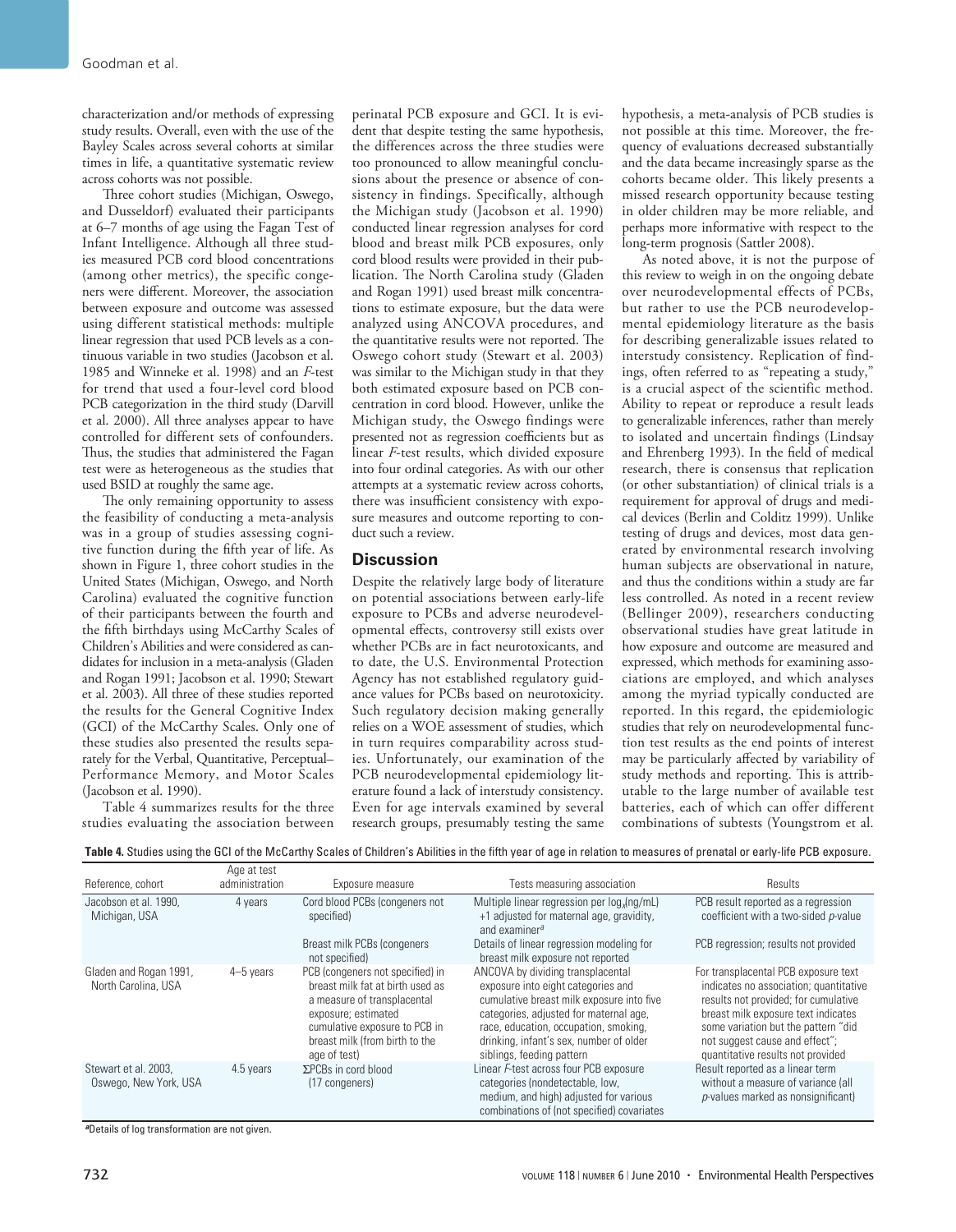2010). Even within subtests, there are different scales and cutoff points for categorizing responses. If these are used and reported selectively, it can be very difficult to determine whether two different studies have demonstrated similar or conflicting results or have assessed overlapping but slightly different functions (Garabrant 2000).

Although consistency in study methods and reporting is a critical prerequisite of any WOE review, it is important to stress that consistency of methods alone is not sufficient for drawing conclusions about causation. By combining several studies, meta-analyses have an inherent ability to detect relatively small statistically significant departures from null. However, these relatively precise metaestimates may not accurately reflect the true association unless the analyses take into consideration potential sources of systematic error that may affect reviews of the literature. One source of error that warrants consideration in any systematic review is publication bias, which can occur because studies with statistically significant positive findings are more likely to be published than are studies with null results. Publication bias has been shown to be of particular importance in observational studies (Easterbrook et al. 1991). Another closely related concept is selective reporting bias within published studies and is defined as "selection on the basis of the results of a subset of the original variables recorded for inclusion in a publication" (Dwan et al. 2008). Consider, for instance, the Netherlands cohort study that administered neurologic testing and calculated the NOS at two different ages: 10–21 days and 18 months of age (Huisman et al. 1995a, 1995b). Although the two follow-ups tested the same hypothesis, the two statistical analyses were markedly different: logistic regression at 10–21 days and linear regression at 18 months of age. Perhaps more important, the strongest inverse association (between nonplanar PCBs and NOS) observed in newborns does not seem to have been reexamined (or at least not reported) in the 18-month-olds.

The search for sources of error in any systematic review inevitably leads to evaluation of individual study quality. Issues that need to be addressed usually include magnitude of nonparticipation or loss to follow-up, misclassification of exposure and/or outcome, and ability to control for extraneous factors, all of which may introduce bias. For example, an important method of minimizing information bias is making sure that persons administering the test (and at a later age perhaps also subjects themselves) are unaware of the participants' exposure status. Among studies summarized in this review (Tables 1–4), many indicated that they implemented blinding; however, in two instances (Gladen et al. 1988; Huisman

et al. 1995a) the investigators were unaware of the results of laboratory analyses but knew which children were breast-fed; this information was used in estimating PCB exposure. In addition, several studies did not mention blinding procedures in their respective methods sections (Daniels et al. 2003; Gladen and Rogan 1991; Jacobson et al. 1986; Stewart et al. 2003; Wilhelm et al. 2008).

In the absence of comparable published information, one potential method for assessing the consistency of findings across studies would be to obtain the original data and then either compare the results using the same statistical methods or combine the data in a pooled analysis. For example, pooling of the data might be helpful in bringing together the three studies (Koopman-Esseboom et al. 1996; Daniels et al. 2003; Nakajima et al. 2006) that examined the association between prenatal maternal blood levels of PCBs and BSID scores but focused on different sets of congeners, used different modeling approaches, and controlled for different covariates. Such pooled analyses would be possible for only some of the many associations examined to date and would, of course, require the cooperation of researchers and depend on their willingness to share data. Perhaps more important, future studies of chemical exposures and neurodevelopmental outcomes must build on previous research with the aim of facilitating WOE assessments. Repeated calls for establishing consensus standards for the conduct, analysis, and reporting of epidemiologic studies have been voiced in a variety of areas of research, including those related to the effects of neurotoxicant exposures (Bellinger 2009).

WOE assessment is essential to interpreting results of epidemiology studies of neurodevelopment and chemical exposure. Yet even for chemicals that have been studied for their neurotoxicity for decades, there is still controversy over whether WOE is sufficient to state unequivocally that they are neurotoxicants, or to define the dose–response relationship. We used PCBs as a case study to highlight the need for improved inter- and intrastudy consistency in the selection of neurodevelopment function tests and domains to be evaluated, exposure assessment, and/or method of analyzing/reporting data.

### **Conclusions**

We conclude with the following recommendations: First, although novel approaches for assessing neurodevelopment will continue to be developed and should be used, it is important that future research include measures comparable to those used by past researchers. The lack of inclusion of comparable measures will hinder our ability to conduct WOE assessments. We recommend that key individuals and international organizations determine and establish the specific comparable measures that should be included in each study. This is not intended to be a prescriptive list that would limit future investigators' novel approaches, but rather a methodologic feature that would permit future evaluations by scientists and regulators.

Similarly, future investigators will likely have new tools (or a favored tool) for assessing exposure to environmental chemicals. These include traditional exposure assessments, biomonitoring, and use of biomarkers of exposure. A standard, baseline metric of exposure should be derived that is evaluated as a minimum exposure metric for all studies (other types of exposure assessments could be conducted in addition to this baseline metric) to again allow for interstudy comparisons.

Third, although efforts are being made within certain agencies (e.g., the National Institutes of Health) to require sharing of raw data, a broader effort is needed to ensure that study data are available for WOE assessments. This will not occur without in-place requirements (i.e., agency-required data sharing) as part of research-funding mechanisms.

In addition, selection of statistical methods for analyzing data from complex data sets has been the subject of intense and sometimes acrimonious debate (Kimbrough and Krouskas 2003). To this end, we recommend that an expert panel composed of statisticians, neurologists, psychologists, psychometricians, epidemiologists, and exposure and risk assessors from academia and government who have not been part of past environmental neurodevelopmental epidemiology studies (and can therefore bring fresh perspectives) be convened to discuss and recommend best practices.

Last, journals could facilitate progress by either accepting or requiring the archival of tables of summary statistics, such as unadjusted correlations, means, and standard deviations, perhaps augmented by a description of patterns of missing data. Some publication manuals, style guides, and other guidelines recommend the archiving of sufficient descriptive statistics to allow independent analyses of the data (American Psychological Association 2010). Techniques are available that would allow the inclusion of these summary tables in subsequent meta-analyses (Becker 1996), and they also would establish a "least common denominator" of data reporting that would still represent an advance over the current fragmented and hard to synthesize state of the literature.

We recognize that reaching agreement within the scientific community on the recommendations above will be difficult. However, we believe that without some consensus on each of these issues, our ability to truly evaluate neurodevelopmental risks associated with chemical exposures will not be possible.